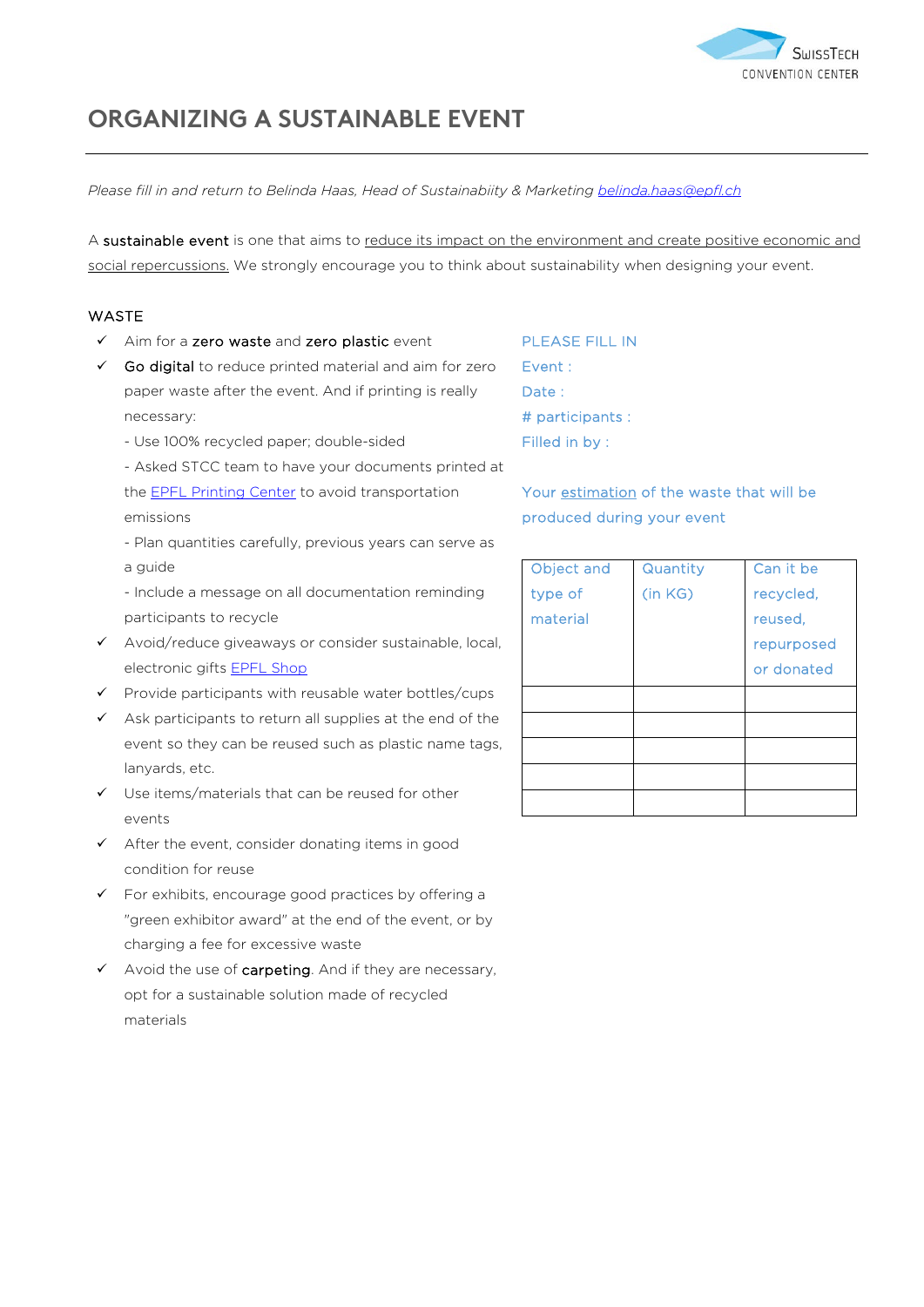

### TRAVEL

- $\checkmark$  Encourage participants to use public transportation, the "EPFL" metro stop (M1 line from Lausanne-Flon or Renens train station) is right outside our door. All persons staying in a tax-paying establishment receive the *[Lausanne](https://www.lausanne-tourisme.ch/en/lausanne-transport-card-and-more/)  [Transport Card](https://www.lausanne-tourisme.ch/en/lausanne-transport-card-and-more/)*
- $\checkmark$  Design your program around public transportation schedules
- $\checkmark$  Encourage participants to travel by train rather than air for trips of less than 6 hours
- $\checkmark$  Favor hotels close to the event location such as the [SwissTech Hotel](https://www.swisstech-hotel.com/en/home) and the [Starling](https://starling-hotel-lausanne.com/)
- $\checkmark$  Offer teleconferences to participants who wish to eliminate their impact
- $\checkmark$  Consider offsetting your event and/or air travel with [myclimate](https://www.myclimate.org/) foundation
- $\checkmark$  If appropriate, organize a carpooling arrangement

# Your estimation of mode of transport used by participants

|              | % of participants |
|--------------|-------------------|
| Metro        |                   |
| <b>Train</b> |                   |
| Car          |                   |
| Airplane     |                   |
| Other        |                   |

| Origin of participants | % of participants |
|------------------------|-------------------|
| Lausanne               |                   |
| Canton de Vaud         |                   |
| Romandie               |                   |
| Switzerland            |                   |
| Other countries -      |                   |
| please specify         |                   |

# Do you wish to compensate the carbon emmissons of your event ?

| <b>YES</b> | <b>NC</b> |
|------------|-----------|
|            |           |

If you wish to calculate the carbon footprint of your event please collect this data for each participant

#### INCLUSION AND DIVERSITY

 $\checkmark$  Think about all the profiles of your participants and adapt the extra services accordingly, such as facilities for people with reduced mobility, childcare, rest areas, infirmary, breastfeeding room, etc.

#### Do you have any specific needs in this respect ?

| YES                   |  |
|-----------------------|--|
| <b>Please specify</b> |  |

#### SOCIAL IMPACT

 $\checkmark$  Be sure to think about any positive social impact your event might have, such as inviting students from EPFL or a school to certain sessions, bringing in experts from the local community, etc.

#### PURCHASING

 $\checkmark$  Procure materials and services from local, responsible suppliers